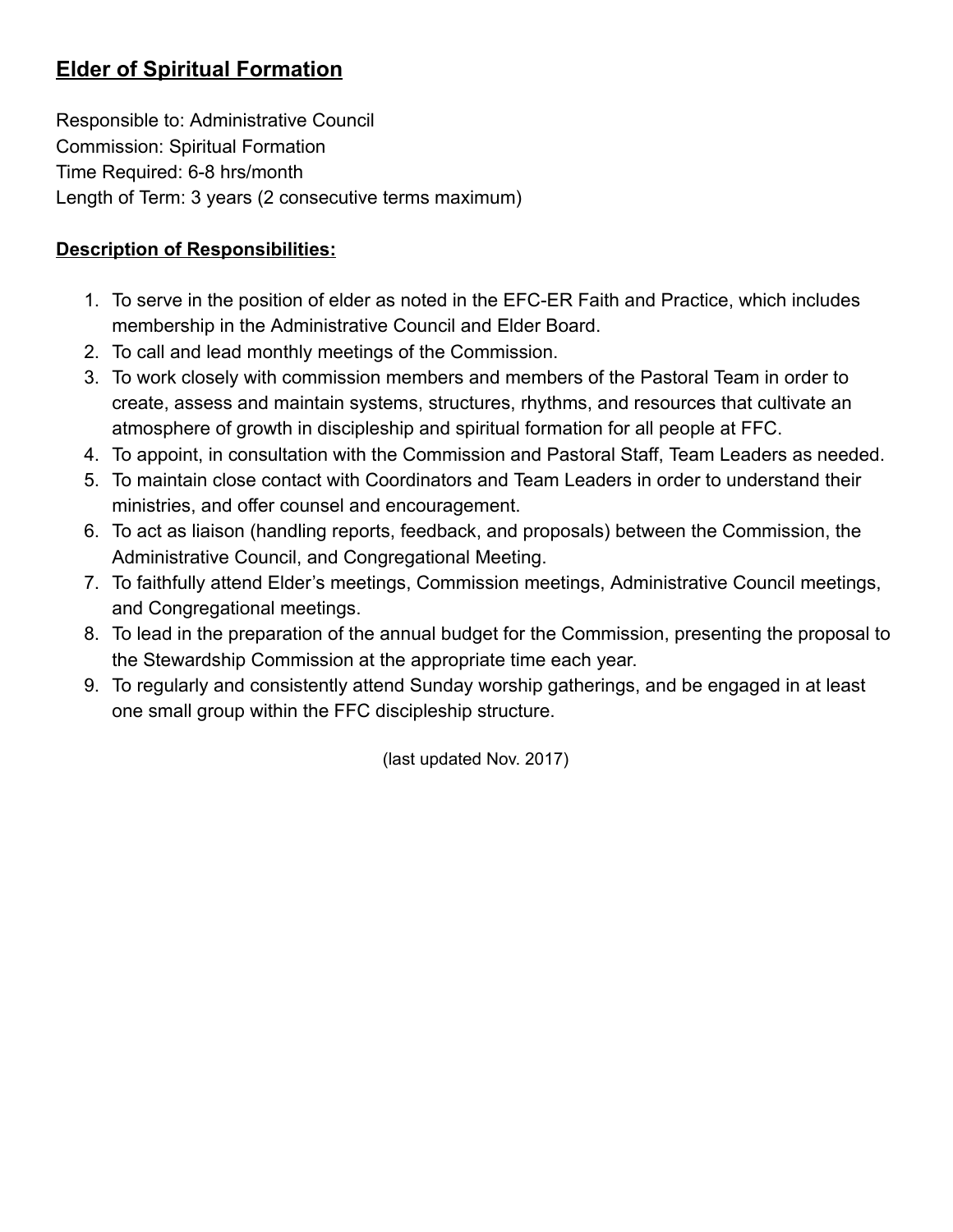# Adult Discipleship Coordinator

Responsible to: Administrative Council

Commission: Spiritual Formation

Length of Term: Role is part of Job Description within Pastoral Team (Lead Pastor, Discipleship Pastor)

### Description of Responsibilities:

- 1. To oversee Team Leaders and Team Members, meeting with them regularly, guiding them, encouraging them, and equipping them in their areas and suggesting resource materials as needed.
- 2. To provide training opportunities for Team Members and/or small group leaders (locally, off-site seminars/workshops, or provided print/digital media) at least once each year.
- 3. To provide weekly content, either created or resourced, for the weekday deepening of discipleship among those who attend Sunday worship gatherings, by extending Sunday morning sermon content.
- 4. To encourage, in concert with Visitation and Integration Coordinator, engagement in the discipleship process as a foundational element of being a healthy member/attender of FFC.
- 5. To faithfully attend Commission meetings and Administrative Council meetings.
- 6. To work with the Commission in preparation for the submission of a proposed budget each year.
- 7. To regularly and consistently attend Sunday worship gatherings, and be engaged in at least one small group within the FFC discipleship structure.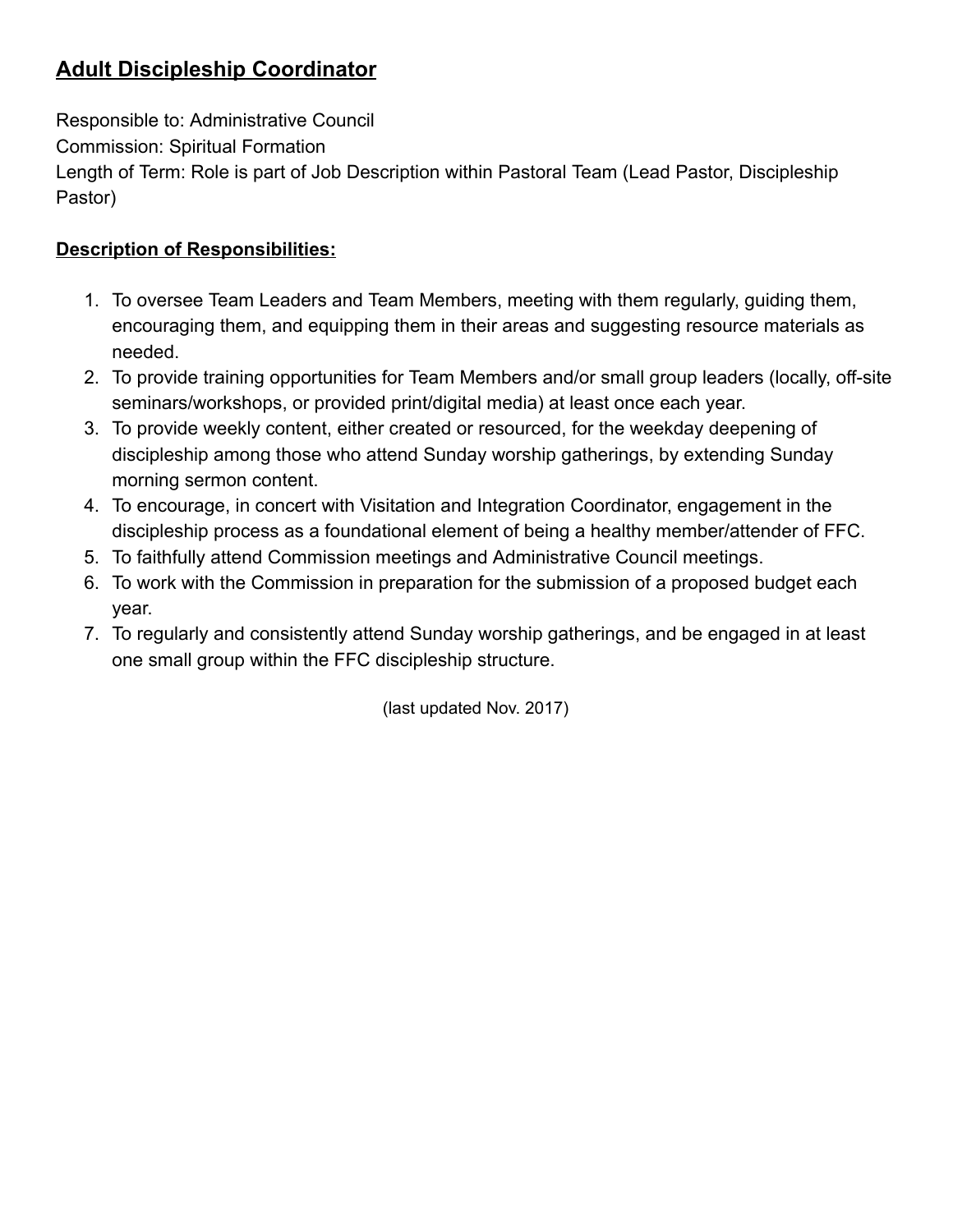## Youth Discipleship Coordinator

Responsible to: Administrative Council Commission: Spiritual Formation Length of Term: Role is part of Job Description within Pastoral Team (Youth Pastor)

#### Description of Responsibilities:

- 1. To be generally responsible for the middle school and high school weekday teaching ministry ("The Gate") within FFC.
- 2. To be generally responsible for the middle school and high school Sunday morning small group teaching ministry ("Coffee and Conversations"), either directly or in conjunction with a team of teachers.
- 3. To plan, promote, and execute youth events and projects (camps, retreats, mission trips, service projects, etc.).
- 4. To plan and execute fundraising events to help individual students defray costs of camps, retreats, mission trips, etc.
- 5. To build and equip a team of youth ministry volunteers who will assist in weekly the discipleship process, providing them training where available.
- 6. To maintain contact with EFC-ER staff/boards in order to join denominational youth activities, events and programs.
- 7. To provide individual counsel and wisdom for students and their families as needed.
- 8. To work with the Lead Pastor, Young Adult Team Leader, and Commission to encourage the healthy transition of students from youth ministry into the broader system of discipleship at FFC.
- 9. To faithfully attend Commission meetings and Administrative Council meetings.
- 10.To work with the Commission in preparation for the submission of a proposed budget each year.
- 11. To regularly and consistently attend Sunday worship gatherings, and be engaged in at least one small group within the FFC discipleship structure.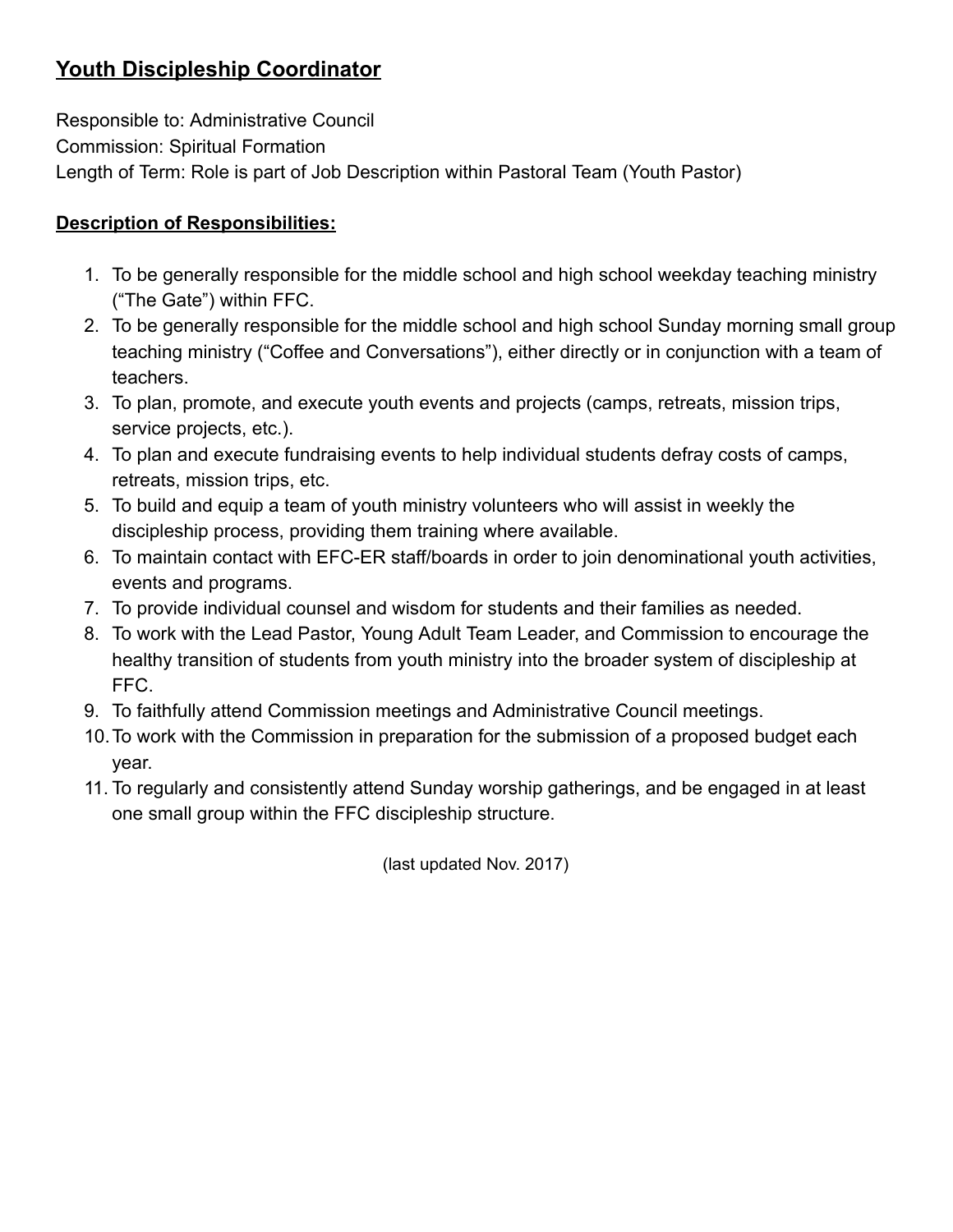# Children's Discipleship Coordinator

Responsible to: Administrative Council Commission: Spiritual Formation Length of Term: Role is part of Job Description within Pastoral Team (Children's Ministry Director)

### Description of Responsibilities:

- 1. To be generally responsible for the children's Sunday Morning ("Kid Connection") teaching ministry within First Friends Church.
- 2. To be generally responsible for the children's weekday teaching ministry ("Friends For Christ"), either directly or in conjunction with a team of teachers.
- 3. To plan, promote, and execute special children's ministry events and activities throughout the year.
- 4. To recruit, train, resource, and schedule a team of volunteers who will teach children (within age-appropriate groups) during the weekly "Sunday School" time.
- 5. To work with the Director of Little Friends Preschool to ensure a healthy relationship between the church and preschool, and acting as a liaison between the two.
- 6. To work with the Nursery Team Leader to ensure adequate care is available for families during Sunday morning gatherings.
- 7. To faithfully attend Commission meetings and Administrative Council meetings.
- 8. To work with the Commission in preparation for the submission of a proposed budget each year.
- 9. To regularly and consistently attend Sunday worship gatherings, and be engaged in at least one small group within the FFC discipleship structure.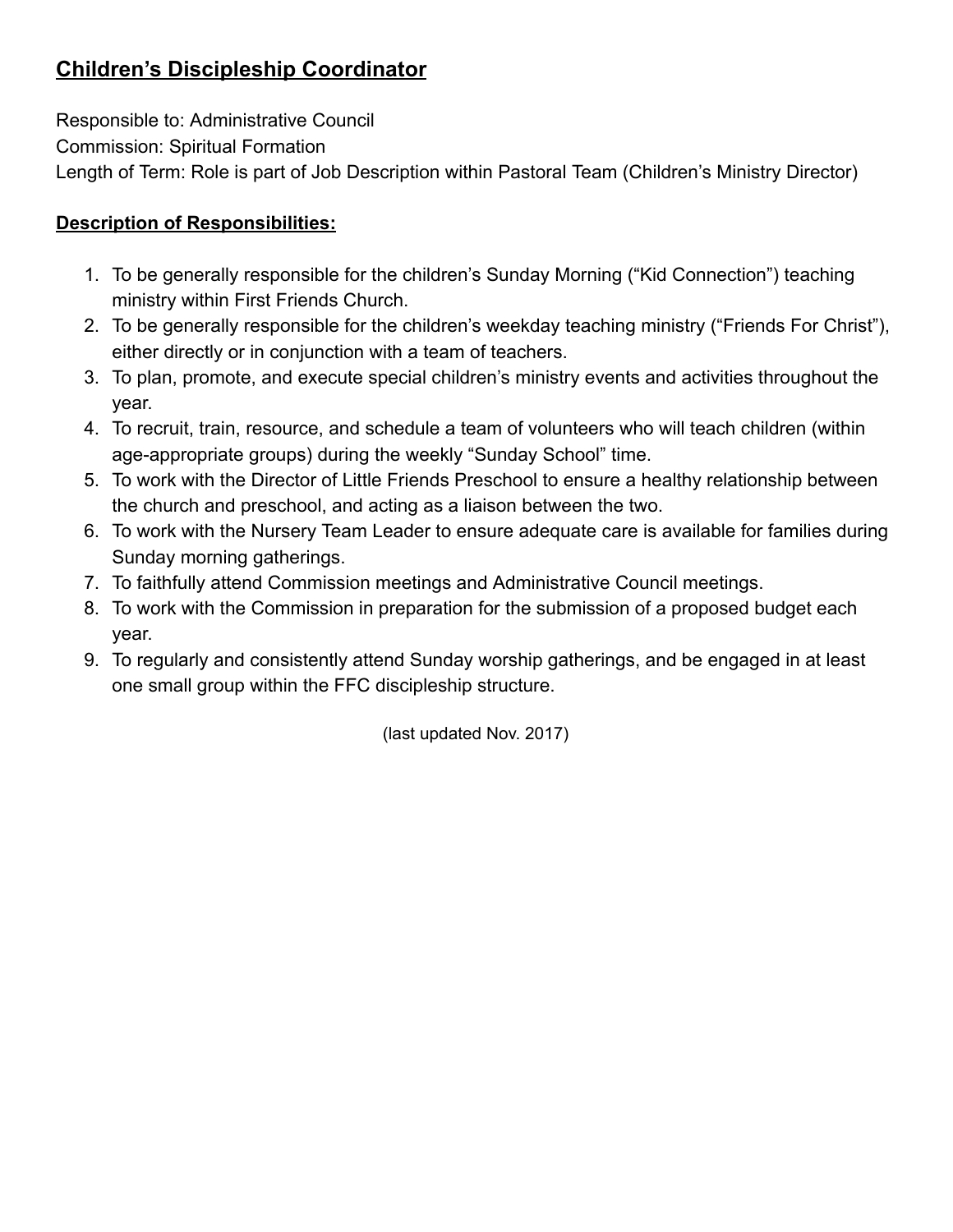### Nursery Team Leader

Responsible to: Elder of Spiritual Formation, Children's Discipleship Coordinator Commission: Spiritual Formation Time Required: 4-6 hrs/month Length of Term: 3 years (renewable at the discretion of the Commission in coordination with Pastoral Staff)

#### Description of Responsibilities:

- 1. To prepare the quarterly schedule for the Sunday morning nursery volunteers.
- 2. To arrange nursery help for parents involved in Wednesday Night Activities (choir, FFC, Youth sponsors) and special services (Good Friday, Christmas Eve).
- 3. To ensure that nursery volunteers are background checked and trained.
- 4. To ensure that nursery toys are regularly cleaned and disinfected.
- 5. To faithfully attend Commission Meetings and/or submit reports to the Commission.
- 6. To regularly and consistently attend Sunday worship gatherings, and be engaged in at least one small group within the FFC discipleship structure.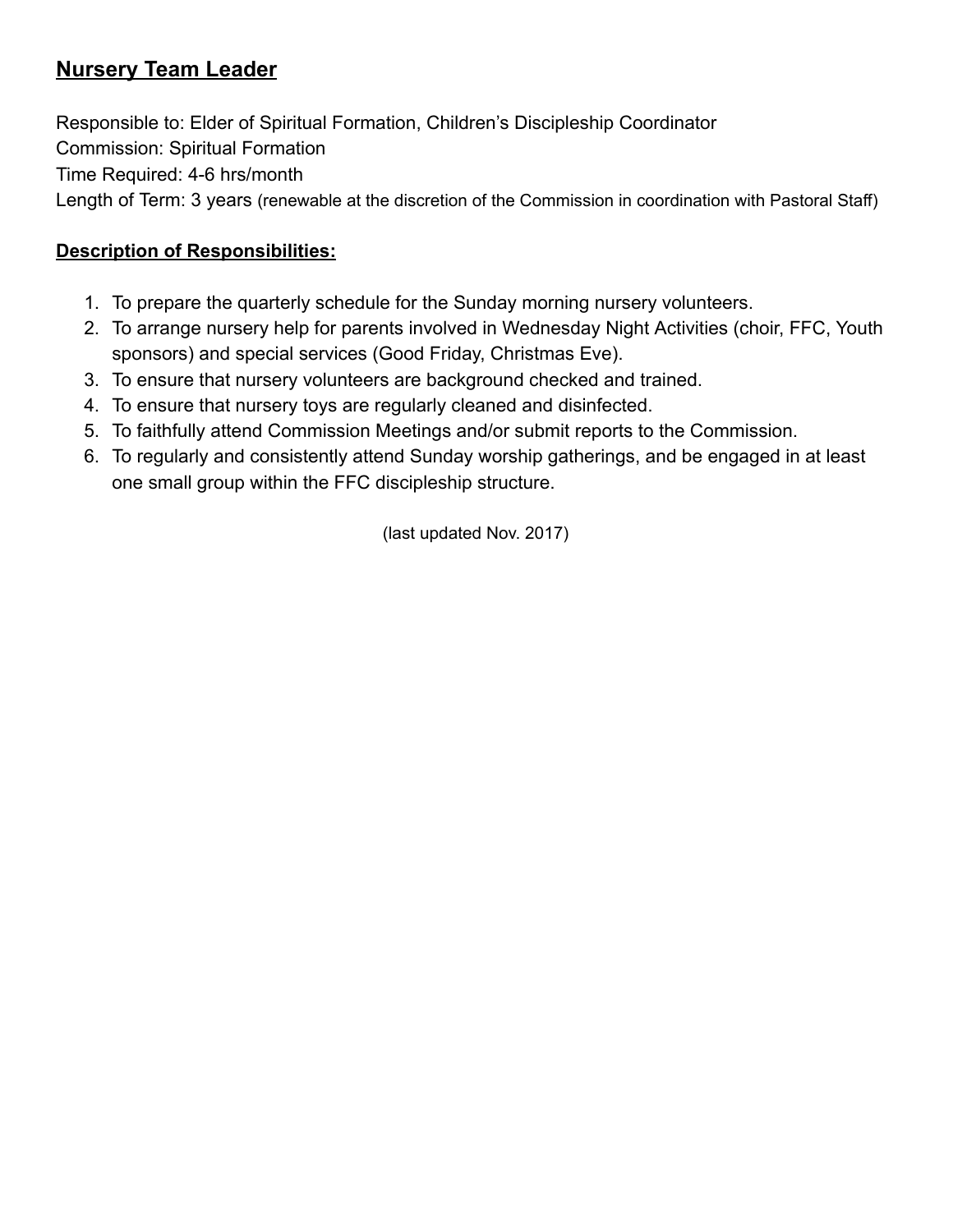## Men's Ministries Team Leader

Responsible to: Elder of Spiritual Formation Commission: Spiritual Formation Time Required: 4-6 hrs/month Length of Term: 3 years (renewable at the discretion of the Commission in coordination with Pastoral Staff)

### Description of Responsibilities:

- 1. To resource, encourage and support leaders of individual Men's Ministries at FFC.
- 2. To envision, plan and create—in coordination with the commission and existing Men's Ministries leaders—new Men's Ministry groups, activities and events.
- 3. To maintain contact with EFC-ER in order to stay current on Men's Ministry opportunities sponsored/suggested by the denomination.
- 4. To be aware of Men's Ministry events and activities happening locally and regionally, bringing them to the commission, and promoting them as opportunities arise.
- 5. To regularly and consistently attend Sunday worship gatherings, and be engaged in at least one small group within the FFC discipleship structure.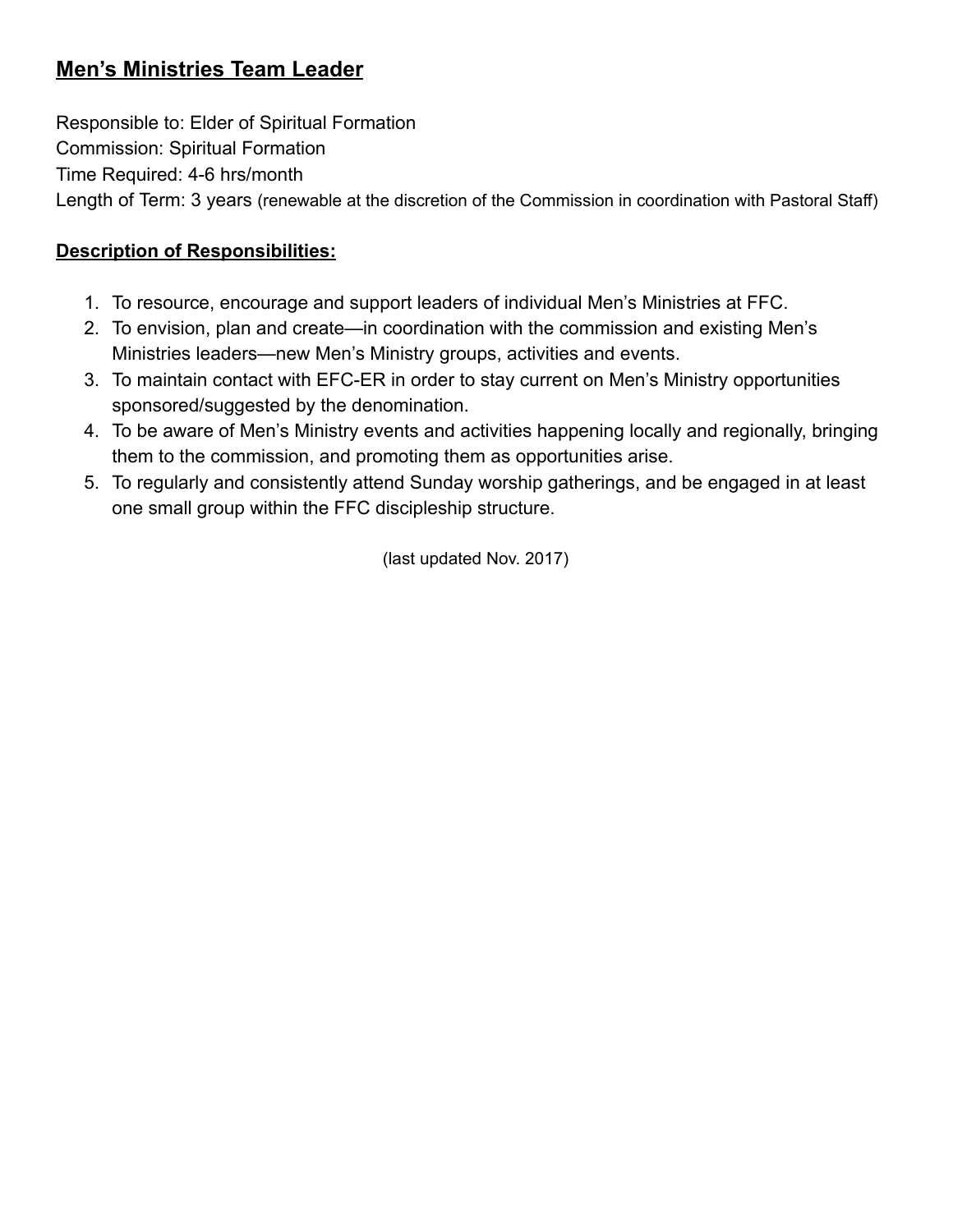### Women's Ministries Team Leader

Responsible to: Elder of Spiritual Formation Commission: Spiritual Formation Time Required: 4-6 hrs/month Length of Term: 3 years (renewable at the discretion of the Commission in coordination with Pastoral Staff)

### Description of Responsibilities:

- 1. To resource, encourage and support leaders of individual Women's Ministries at FFC.
- 2. To envision, plan and create—in coordination with the commission and existing Women's Ministries leaders—new Women's Ministry groups, activities and events.
- 3. To maintain contact with EFC-ER in order to stay current on Women's Ministry opportunities sponsored/suggested by the denomination.
- 4. To be aware of Women's Ministry events and activities happening locally and regionally, bringing them to the commission, and promoting them as opportunities arise.
- 5. To regularly and consistently attend Sunday worship gatherings, and be engaged in at least one small group within the FFC discipleship structure.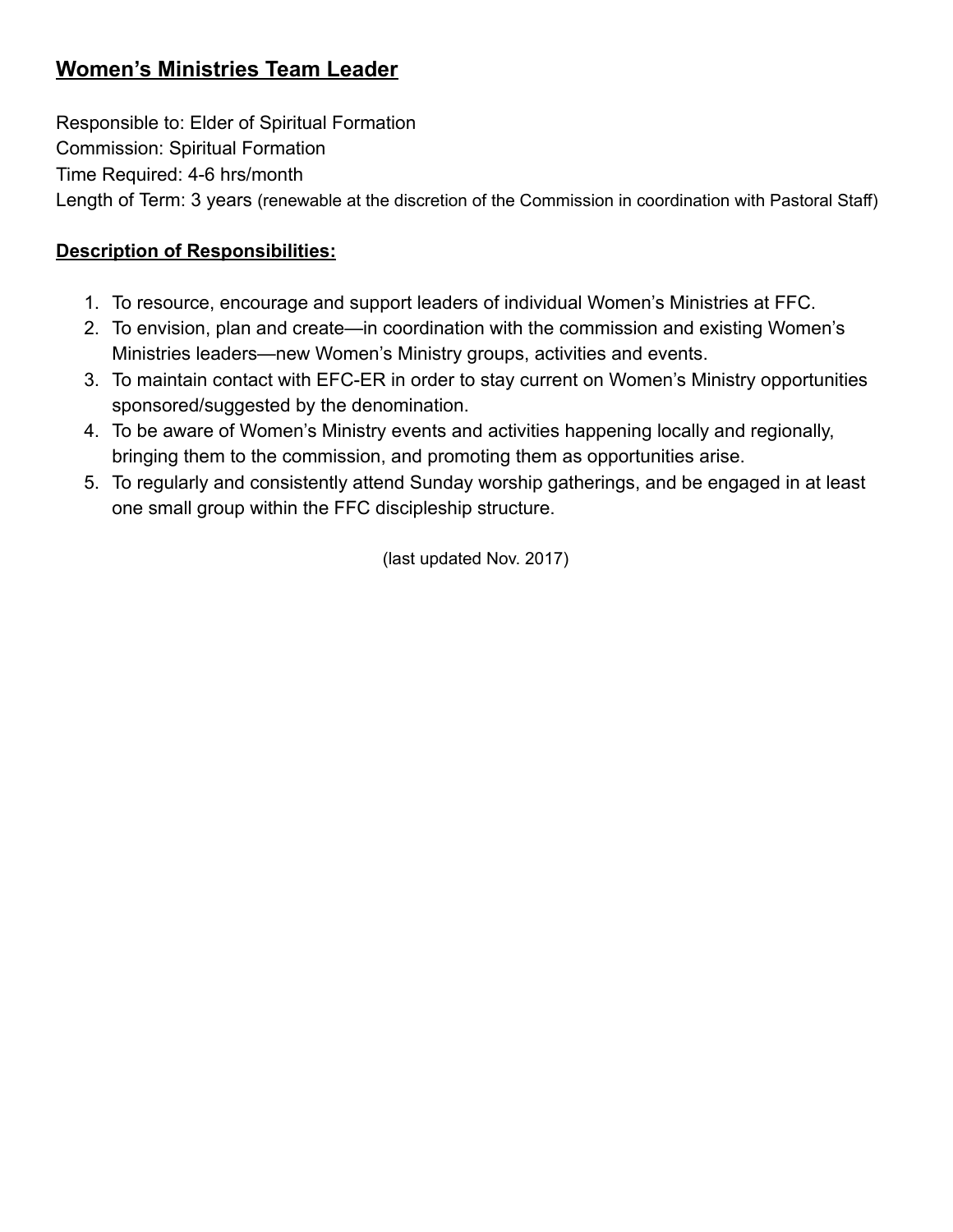# Young Adult Ministries Team Leader

Responsible to: Elder of Spiritual Formation Commission: Spiritual Formation Time Required: 4-6 hrs/month Length of Term: 3 years (renewable at the discretion of the Commission in coordination with Pastoral Staff)

### Description of Responsibilities:

- 1. To resource, encourage and support leaders of individual Young Adult Ministries at FFC.
- 2. To envision, plan and create—in coordination with the commission and existing Young Adult Ministries leaders—new Young Adult Ministry groups, activities and events.
- 3. To maintain contact with EFC-ER in order to stay current on Young Adult Ministry opportunities sponsored/suggested by the denomination.
- 4. To be aware of Young Adult Ministry events and activities happening locally and regionally, bringing them to the commission, and promoting them as opportunities arise.
- 5. To regularly and consistently attend Sunday worship gatherings, and be engaged in at least one small group within the FFC discipleship structure.